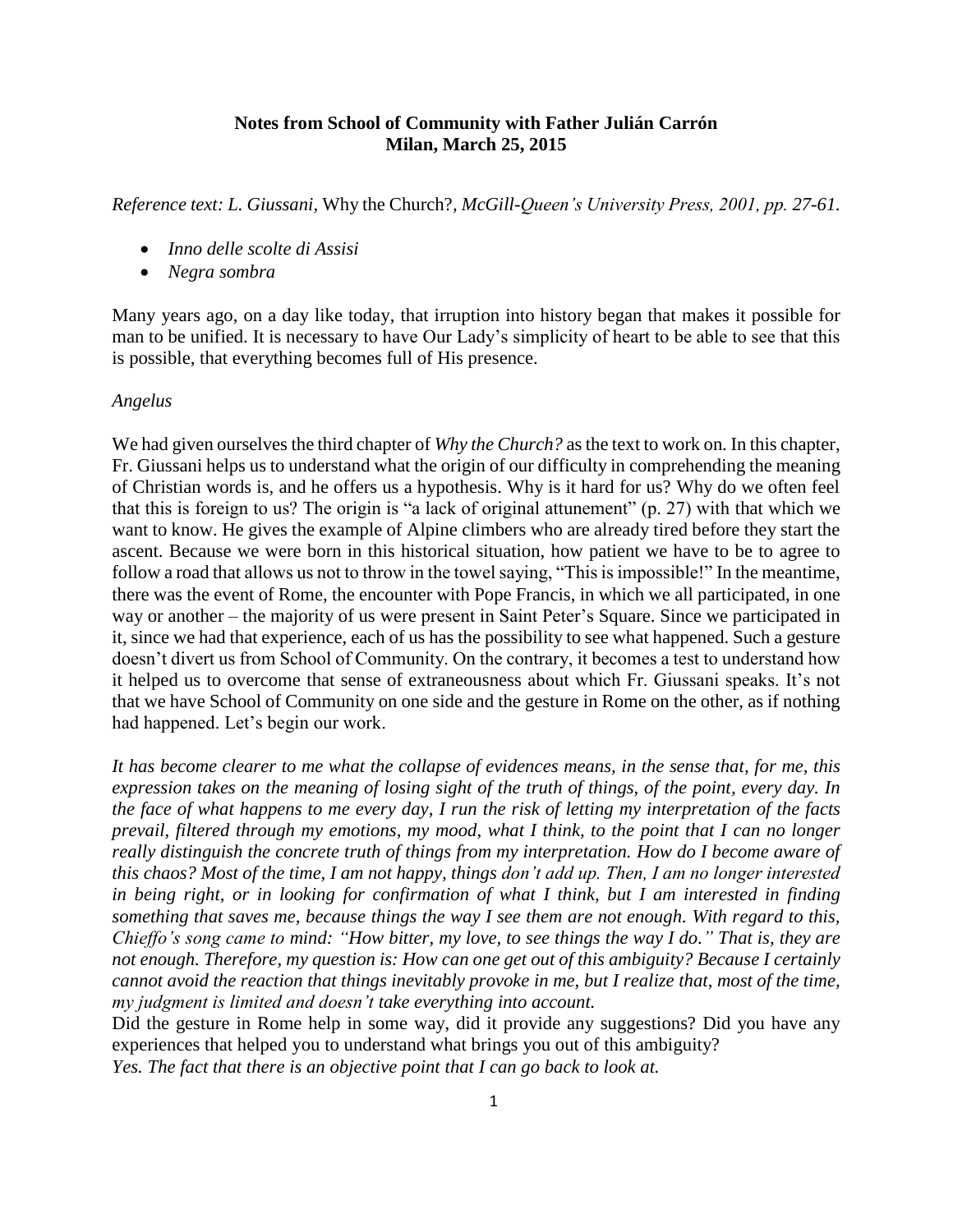What is the objective point that you can look at, in order not to remain trapped in the avalanche of interpretations again?

*In the case of Rome it was clear, because we were in front of the Pope who showed us…*

But this is not enough, because many people participated, but each had his own opinion. If not even a gesture as important as this can save us from interpretations, then what do we need? Look at what happened to you, because this is what helps us to understand.

*I reread the chapter of School of Community with a slightly different question. I know this chapter rather well, because I have often used it to understand our cultural situation. However, in recent weeks, I reread it with a more personal question that I would express like this: I tried to understand where and how I start to be affected by that marginalization of God in life that marks the passage from the Middle Ages – in which God hasto do with everything, as the chapter says – to the modern age, which is characterized by the difficulty in seeing the religious fact as all-determining. The question is: Where do I see this alternative in myself and in us, who perhaps go to Mass every day, who start our meals with the Sign of the Cross, etc., who have so many reminders? It seems to me that, existentially, a real practical atheism, never expressed in theory, creeps into my life when my relationship with reality and with people is ruled by my projects, instead of being lived as an answer to something that happens. I see a clear alternative in my life between thinking of my time and actions as either a project or an answer. It is the project that tends to completely eliminate the Mystery, because in the end, it superimposes on reality, and especially on people, something that can even be good in my intentions, but that forces the facts of reality (you can feel that something is off) and peoples' freedom. For me, this is perhaps the greatest symptom of my distance from the Mystery, and it reveals my self-sufficient and arrogant attitude, focused on accomplishments and success, not only in the professional environment or in relationships, but even – paradoxically – in religious matters. I have often recognized in myself that this project even gets to the paradox of trying to imagine how I could make a miracle happen, or something that could save someone who is dear to me. Inevitably and inexorably, this project is the greatest source of bitterness and resentment, or at least disappointment, in my life. When I see a completely different alternative, I notice that it is always about days or moments focused on trying to recognize and adhere to the signs of what is happening, following them, perhaps with enthusiasm and even a certain courage. It is following something that happened before. In the end, when this happens, I realize that what prevails is a gaze that is poised to grasp a Presence that I know exists. This alternative between project and answer, between project and sign, is not just about the important moments in life. I realize that it affects every aspect of daily life – work, relationships with my family and friends, how I think about vacations, even how I make a mundane decision. Also, I see that the whole possibility of gladness and fruitfulness is at stake in this alternative. I think that the greatest ally that calls me back to this position, which I know is more promising, is, paradoxically, what I would never want to recognize – that is, a burning awareness of my limit, and, I dare say – I dare to say it because the Pope said it – of my evil.* Why?

*Because it brings me back to myself, it brings me back to a true gaze toward myself, and not an image of myself that I pursue; because in my true self there is this experience of limit and evil.* How did this help you to live the gesture in Rome?

*This was absolutely the decisive point for me, because I have to say that I arrived precisely with a strong feeling of being inadequate. In the face of this, hearing the Pope say what he said about*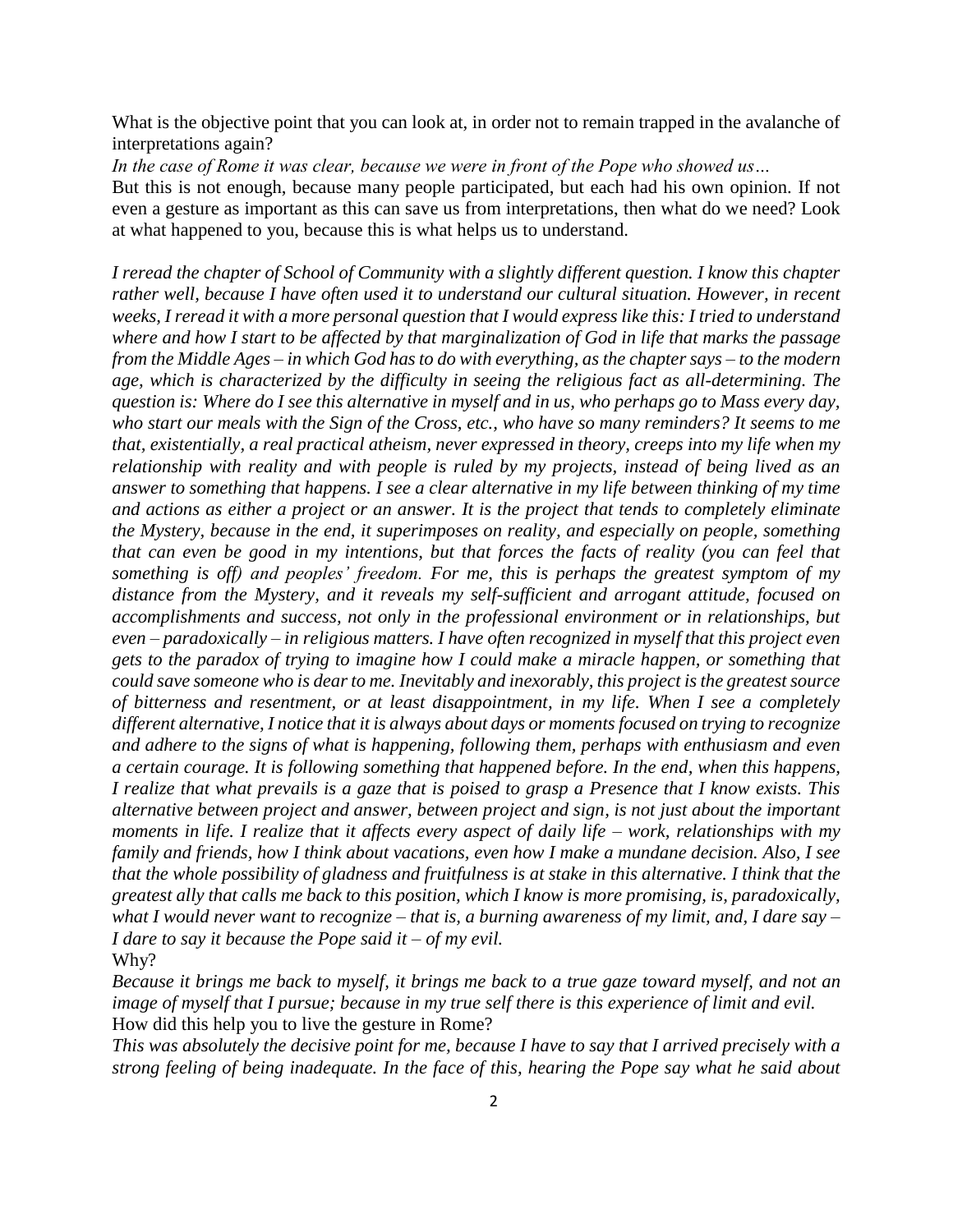*mercy and sin – if I am not mistaken, he said: the privileged place of the encounter – was something that threw me wide open to a greater desire again, and reopened me to aim and search for what I found there that was particularly correspondent.*

*I wrote to you because I really felt the need to do it, and I still feel it very strongly. For me, this is already something not to be taken for granted, because lately – I would say since Christmas – I feel very stuck and blocked by things, by what I do and what happens to me. I feel as if I no longer have needs – hunger, thirst – I feel that I am blandly living a life that, in itself, is not bland, but I don't feel the need for flavor. I recognize that I stay in front of reality in a reduced way – not fruitful, and at times untrue. It is either violent – that is, it tries to grab as much as possible by any means – or it is empty. I feel as if nothing can move me anymore. In the third chapter, third paragraph, third point, it speaks of the humanist and his way of conceiving of a God who is no longer involved with the totality of reality. I will quote it: "The interest which makes this life worthwhile no longer has anything to do with God, since his desires are no longer unified [by God]" (p. 37). When I read this, I was struck, because it is exactly what I am becoming. This is the position that ushers in a partial view of reality, with the resulting fragmentation and abstract image of God. Therefore, I can say that this certainly describes me. I was full of what Christmas had been for me, with the gestures I had participated in, the things that I had done; and living the experience of the Incarnation in a great and lively way had really brought me fulfillment and gratitude. However, all of this had sort of waned. I realized that I no longer felt that great and true fullness. I was no longer holding onto any of the things that I was living, for better or for worse – I was letting myself be carried along by what I was doing, I continue to let myself be carried along by what I do. Then, the other day, I was talking with a priest, and he told me, "Look, all of this is caused by the fact that you have lost the focal point, the center; you have lost love in the sense of the object of loving." It's true. I no longer have a center, something for which it is worthwhile to live all of the things that I do. I discovered, especially after Christmas, that doing things for someone is the key to really enjoying them. Lacking this sends me off-track. Therefore, the essential question that I want to ask you is this: How can I, weak as I am, get back to the central point? How can I get back to saying that, for me, living is Christ? I am totally convinced that living like that is better, and brings the hundredfold with it. But this "humanism" of mine, about which the School of Community speaks, won't leave me, or I am the one who doesn't want to leave it.* Is there something in your experience that offers you a suggestion for answering your question? *There have been moments, really very many, in which I felt more like I did at Christmas – fulfilled, grateful. I said to myself: I found what I was looking for, or rather, I found what I am looking for.* 

*But it was something, let's say, fleeting… Then, at times, I went off-track again, because I was absorbed with myself and thinking of myself.*

What does this tell you about yourself?

*That I always need a focal point.*

This is what surprises us! We often think that the Christian encounter solves things once and for all, and then, once again, one finds himself – as you say – in front of a bunch of pieces that he cannot put back together.

*Exactly.*

Why does this fragmentation happen?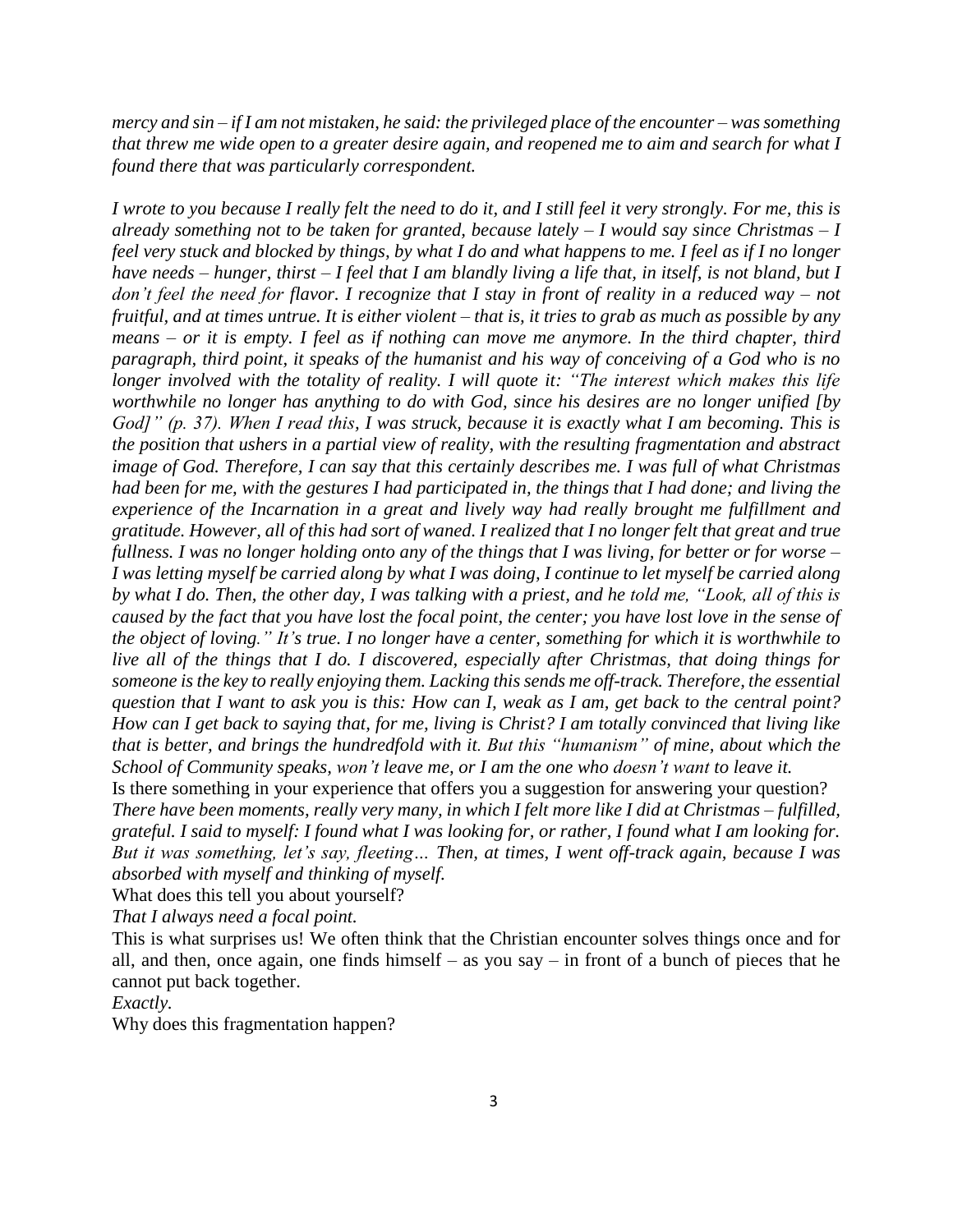*It happens because there is a lack of engagement with reality. I will quote a passage that struck me as I read the chapter: "The origin of this weakening of an organic mentality towards the religious problem is an option permanently open to the human soul. It occurs when there is a sad lack of committed interest and an absence of curiosity towards reality in its totality" (p. 34). A little earlier it said, "Life, then, is a series of problems, its fabric made up of reactions to encounters that are provocative to a greater or lesser extent. A problem is nothing other than the dynamic expression of a reaction in the face of these encounters. Discovering the meaning of life – or the most pertinent and important things in life – is a goal which is possible only for the individual who is involved with life seriously, its events, encounters, and problems" (p. 33). Therefore, it is really a lack of involvement with reality. This is what I recognize – first – in my actions, in reality. But, unbelievably, it is also what I recognize especially in the charitable work that we do – we help people to find work – because a person who loses his job, even before the great drama of the lack of a salary, loses this connection with reality, this involvement with reality. And this stops him from moving, so much so that the first way to help is to reconnect the person with reality, even if it means working half-days practically for free. About a month ago, we met a young man (21 years old) who had been unemployed for six months. He was stuck, at a standstill. I told him, "Look, we need to get back to being involved with reality, because if we don't get involved with it, then we no longer move." He answered, "You're right! I have an incredible passion for music, I compose and play music, but since I have been unemployed, even with all of the time that I want, I no longer compose and play." We got back in touch after three weeks – I called him to see how he was doing, and he told me, "I found a job and I started to play music again."*

You had also told me about that mason who couldn't bring himself not to work. There had been a big mess in his company, and the workers weren't being paid. While all of the others were on strike, there was one who – after what had happened to him through the encounter with you and your friends – kept working. This went on for days, until he got to a point in the work that was beyond his technical expertise. Then he went to a coworker who was an expert in this (and who was on strike with all of the others) and asked for advice. And this person said to him, "Help me to understand this: why are you working?" "Because something happened to me, and I can no longer not work, I can't stay here and do nothing. Can you help me to solve this technical problem?" The conversation stopped there. The next day, the mason went to work as usual, and his coworker started to work with him and said, "In 40 years I had never come to work as happy as today!" What reawakens and unifies the "I" like this? Not a titanic effort, but what Pope Francis told us in Rome – and we have to treasure this in order to begin to understand what happens. Morality is not the fruit of an effort, but the moved response to something that happens. Try to imagine: what triggered this curious engagement with reality in the coworker who was not working? The fact of seeing someone who was working. Imagine the internal turmoil in those days, in front of a person who kept working despite the strike. "What's with him?" "What's with him?" "What's with him?" It is this curious engagement with reality that, at a certain point, made him ask, "Explain something to me: why do you keep working?" And the other cannot help but tell him what happened to him in the encounter with Christ, to reawaken him and be able to accompany him in that engagement with the totality of reality, so that life may become this full. This unity is born precisely at this level. Therefore, it is necessary to be aware of all of the factors in order to be able to discover, before our eyes, where this possibility of unity of the "I" comes from, which we all desire. Then we can really begin to understand, because this is a desire that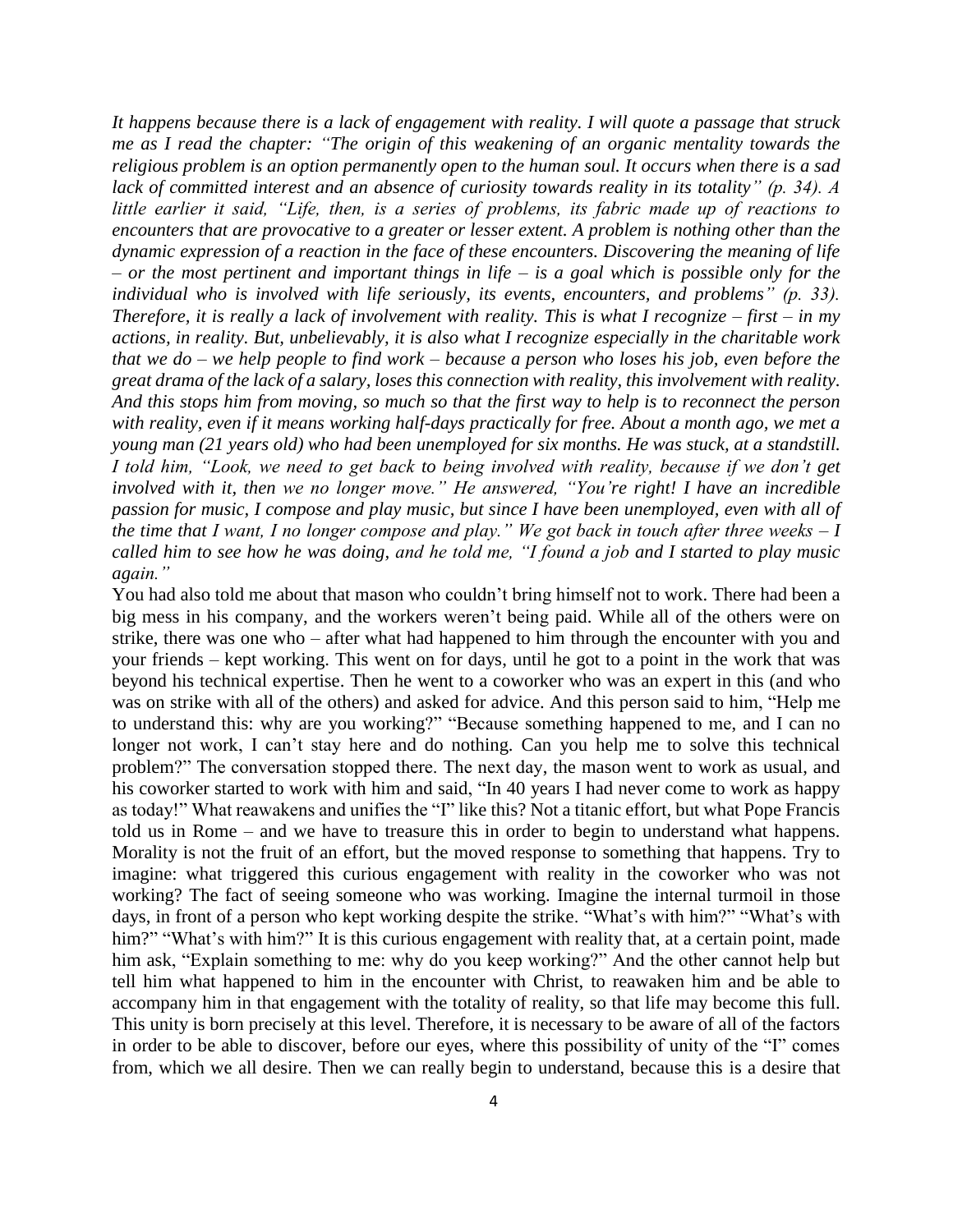everyone has. It is not necessary – as we sometimes think – to force people. Someone wrote to me that sometimes she feels the need to subdue the other person's freedom, when someone doesn't perceive the truth of things like she does. "At times I don't love the other person's freedom, I would like to subdue it in front of what I perceive as true. How can we love the other for what he is, even when he doesn't recognize as true what is true for me, and love the whole truth?" How can we challenge the freedom of the other without subduing it?

*A first-year student from my university comes to mind. I am a senior here in Milan , and he is from Sicily like me. While we were studying together, he told me a little about his life. In particular, he was having a hard time because all of his relatives and friends are in Sicily. He lives in an apartment with other students; they aren't speaking to each other, they had an argument with one of them. In the relationship with us – we studied, we had lunch, we spent time together – little by little, he started to change: he was amazed at everything, at how we eat, study, stay together. So, after a while, I asked him, "Do you want to come to Rome with us to see the Pope?" He immediately said yes. While we were on the bus to Rome, he said, "Listen, I have to tell you something that happened to me yesterday [I had invited him and he had come to School of Community]. Because of the way I saw all of you live in this period, because of how I enjoyed the exam in staying with all of you… You are the only one I know well, but it is as if everyone loved me, I feel welcomed like in a family, and I have never seen anything like this. Because of how I saw all of you staying together, the day after School of Community, in the evening, I went home and waited for the guy I had argued with to ask him how he was doing. In our fridge, each person has his own space with his own things. I had a piece of salmon that was close to the expiration date, and I said to myself: maybe I can share it with him." And they sat down across from each other and ate together for the first time. When we got to the square, even before the Pope spoke, when Fr. Giussani talked about Andrew going home in the video, I started to cry – because in seeing this friend, I thought: the same thing that happened 2,000 years ago has happened to the two of us. When Fr. Giussani said, "In no uncertain terms, this happened," the episode I just related to you came to mind: the same house, the same guys, but he went home so full from School of Community that he started to speak to his housemate again, with whom he had almost come to blows. After Rome, I went to Naples. I returned to Milan three days later, and all of my classmates asked me, "How did it go in Rome?" What? I had only spoken of it with that new friend. It was he who, in those two days, had told everyone about it! As soon as he saw me, he asked me for the issue of* Traces. *Then the other day, we were having lunch with our classmates. It was almost time for the* Angelus*, and I wondered how to tell the others that I was going to pray. Suddenly, that boy stood up, turned to the others, and said, "Guys, I am going to say a prayer with him, are you coming too?" In speaking of the collapse of evidences, when I look at this new friend, I become aware again of all of the evidences that I take for granted.*

In your opinion, why was he able to identify so clearly the different way in which you were living? Because in everything that we live, we all verify what we are reading in these chapters. What allowed him to recognize the life that is the Church through the way in which you were eating, studying, and living?

## *If I think of how it is for me, I would say it is because he had a need.*

Need! Exactly, literally, what Fr. Giussani affirms. It's not that this friend thought about his need, but it was precisely the need that made him recognize the life! Because of the need that he had, he immediately identified the answer. Where do we see this? In what changed in him, which was not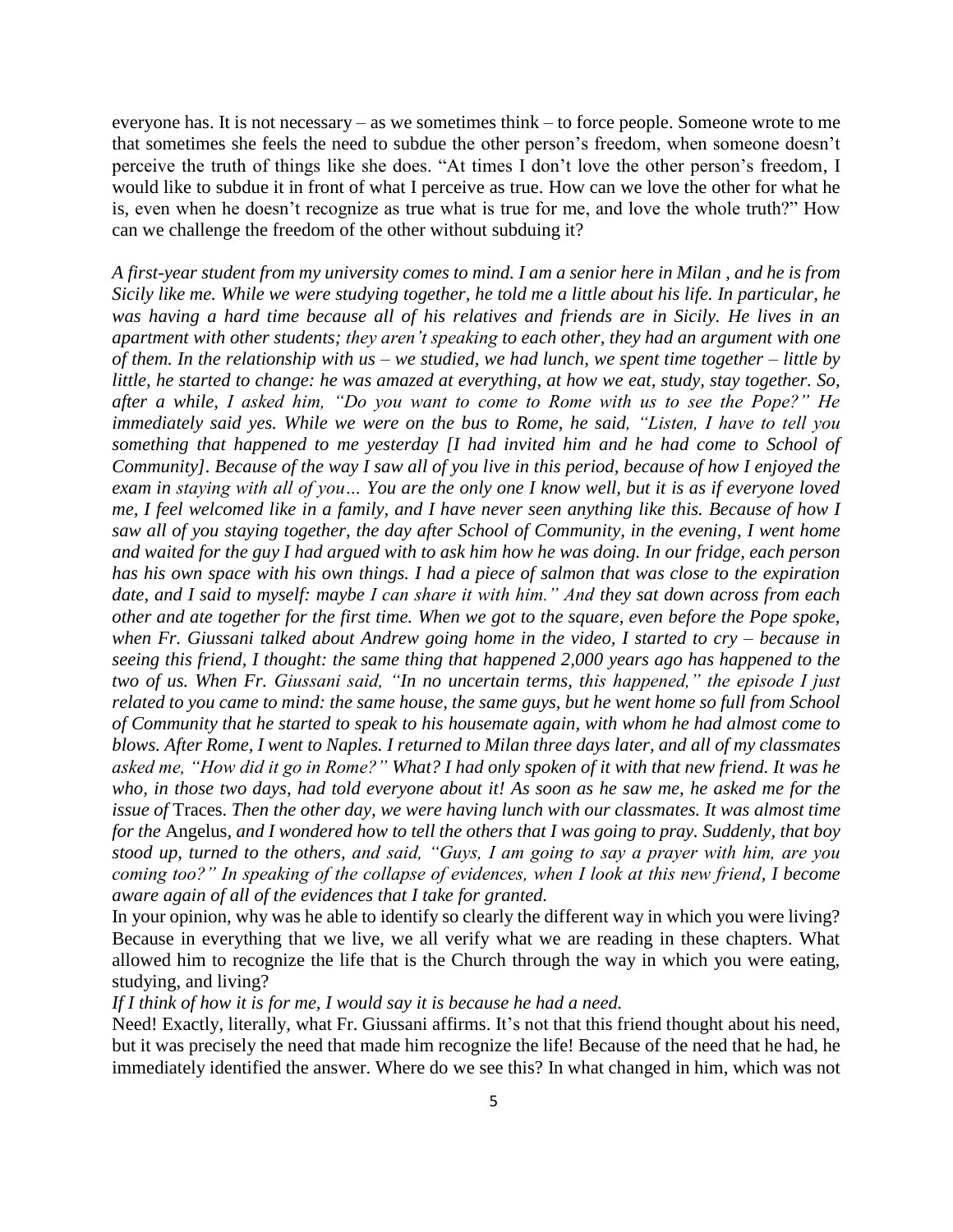the result of practice, of effort – here, again, is the origin of morality. This is what we need to recognize in experience now: which facts happen among us that help us to understand what the Pope told us – not as an abstract discourse, but as amazement in front of what happens. Because the fact that a young man, after months in which he doesn't speak to one of his housemates, suddenly has this enormous desire to wait for him and have dinner together – where does this desire come from, if not from the moved response to what had happened to him? And so on. This unity – which is not just unity of the "I," but also unity with the others – where does it come from? Is it an effort? Is it something that we generate by planning? We, too, have the same experience as the two Apostles who, as they leave Him, "bid each other farewell without saying good-bye" because they "have" the same thing. This is what allows us to understand.

## *When I came back from Rome, I was getting lost in a thousand analyses of what I had or had not understood in the Pope's speech.*

What saved you from the avalanche of analyses, from the rationalism of the interpretations? *The fact that a person who is not in the Movement, whom we had invited to come to Rome with us, wrote this message to me a few days later: "Life is strange. One gets by as best he can, and then he winds up in Rome with real people, and he is super-charged. Then he goes back home and the charge doesn't run out. It's the first time for me. Usually, it was like an injection of antibiotics that dulled the pain, but the disease was chronic and I would relapse. Thank you." Besides moving me, this helped me to better understand the passage that Pope Francis makes near the beginning: "Everything in our life, today as in the time of Jesus, begins with an encounter."*

An encounter that is not simply something that dulls the pain. That is why when, among us, we only look for a palliative, it is too little. The point is finding a fullness that we never lose.

*I am a university student, and I wanted to tell you what I discovered thanks to the encounter in Rome. I didn't go to Rome because my parents didn't want me to go. When my friends proposed it to me, I asked myself at length why I should go, whether or not it was really worth it, because I felt that it wouldn't have been right to go without being sure. After I read your letter and talked it over with friends, I understood that, for me, it would have been very important to go and be present at the audience, because it represented the encounter that I had with the Movement at the university in a totalizing way. Certain of my motives, I decided to propose it to my parents, who, without listening and taking my words seriously, forbid me to go. Even when I insisted, my father kept arguing, "You are too busy. You can't always do everything. You have to make some choices. You spend too little time at home. There is more than just the Movement." Sad and disappointed, I spent the period before the audience suffocating in this climate, unable to convince my parents, and watching all of my friends get ready to go to Rome. The morning of the encounter, I had to go out, and I asked my father if he could record it. When I got back home, I found him in front of the TV, which was still broadcasting the last part of the audience. A little later, he came toward me and said, "You know, I am a bit sorry for not letting you go." I was surprised by his words and, after a moment of embarrassment, I asked him why. He answered, "I saw the audience on TV. The Pope said some very beautiful things. I would have liked my daughter to be present. I wanted to apologize, I'm very sorry." He surprised and struck me so much that I couldn't get a word out! Because it had never happened to me that my father apologized for some decision that he had made about me; by realizing how important that gesture was, he was able to become completely true and human toward me. Later, I watched the recording of the audience, and my father wanted*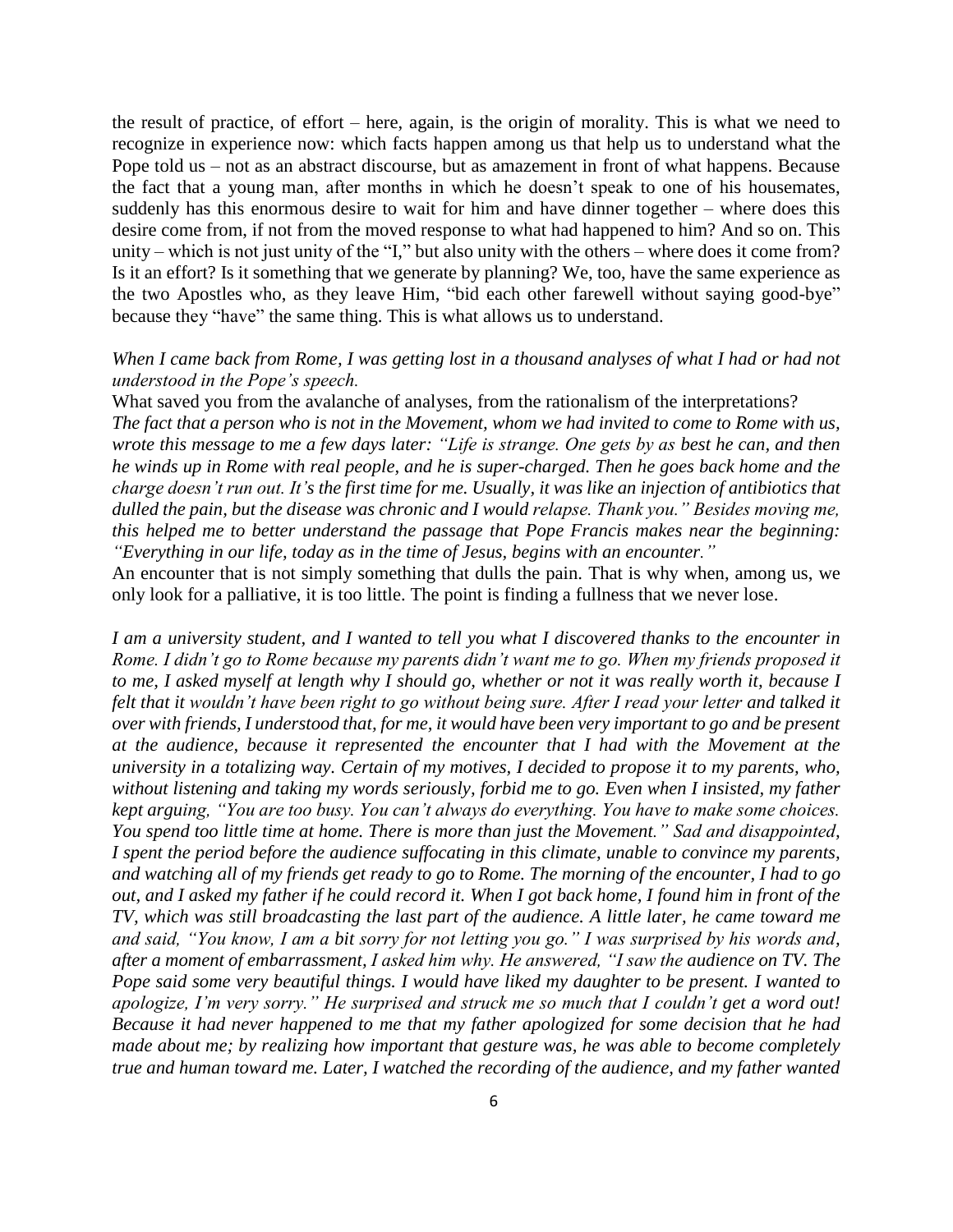*to watch it again and discuss it with me. For me it was a very meaningful moment, because it made me recognize the value of the audience with the Pope, even if I didn't go. Therefore, paradoxically and unexpectedly, for me, Rome was making that fundamental step at home in the relationship with my father, which I already see growing before my eyes.*

Thank you. This is striking, because even something that may apparently seem against us becomes part of the event. In fact, as Chapter 3 says, "Not a leaf falls without God willing" (p. 37). We don't know *a priori* how God will make use even of this circumstance (not being able to fulfill a desire of ours) to manifest Himself in a way that is different from what we imagine. This is the modality through which we see who God is, discovering His relevance to all aspects of life. If we want to eliminate something from reality, from life's circumstances, then we are constantly blocked, because we are not open to the way in which God can surprise us with who He is. We are foolish, because when we don't see that God can use a certain circumstance, then we want to exclude it, because we think that it is irrelevant. Then, at a certain point, we discover that it matters – and how! My friend, this is the way in which the Mystery gave back to you what you thought He had taken away.

*I came with you to see the Pope as a beggar for the great, concrete presence, as concrete as a son who encounters his father. From a certain point of view, I was helped, because I have a serious problem right now, and therefore, for me, it wasn't enough to go and have a celebratory mass meeting with everyone.*

Not for me either!

*On the other hand, I saw how interested you were in going to meet the Pope, and therefore I trusted you. Now I don't want to turn the page, as if to say: let's go back to School of Community, the Rome event is finished, like a parenthesis. I don't want to lose the reaction that the Pope's words caused in me. Therefore, I went over them again, without making any allowances for me or for you. I wanted to know what you understood when the Pope told us to decentralize the charism and be centered on Christ, and how this doesn't contradict what we always say, that is, to identify ourselves with the charism. Because in my life, the charism of Fr. Giussani, which continues in the companionship of the Movement and with you, is the hand of Jesus that touches me personally. Honestly, I don't have another, more direct way to come to Jesus, just that of identifying myself with the charism. I don't know if you have it, or if there is a contradiction.*

In answering this question, I can summarize what we lived together. We went to Rome to ask Pope Francis a question: how can we avoid losing the freshness of the charism? It was the question that Pope Francis had asked at the encounter with the ecclesial movements, and it is the most urgent need. How did the Pope answer our question? Since you asked what happened to me, for me, the Pope did not answer only with words: Christ answered us through what He made happen. Each of us has to look at what happened there, because we were not alone in the square – no, we were each present, personally and together, participating in a gesture. So, what happened? Each of us made the verification there. An earlier witness told us about that young man who was able to recognize what had happened to him through the nature of the need he had. In Saint Peter's Square, each of us had the opportunity to recognize the need with which he went there (not the image of the need that he had, but the real need, with the willingness of the heart!) and see what happened. In fact, we can participate in a gesture and see nothing. This is precisely what is written at the beginning of *Why the Church?* It's not enough to see a life like that of the Church to be able to recognize it. The difficulty that we have – says Fr. Giussani – is that if openness, the religious sense, is missing,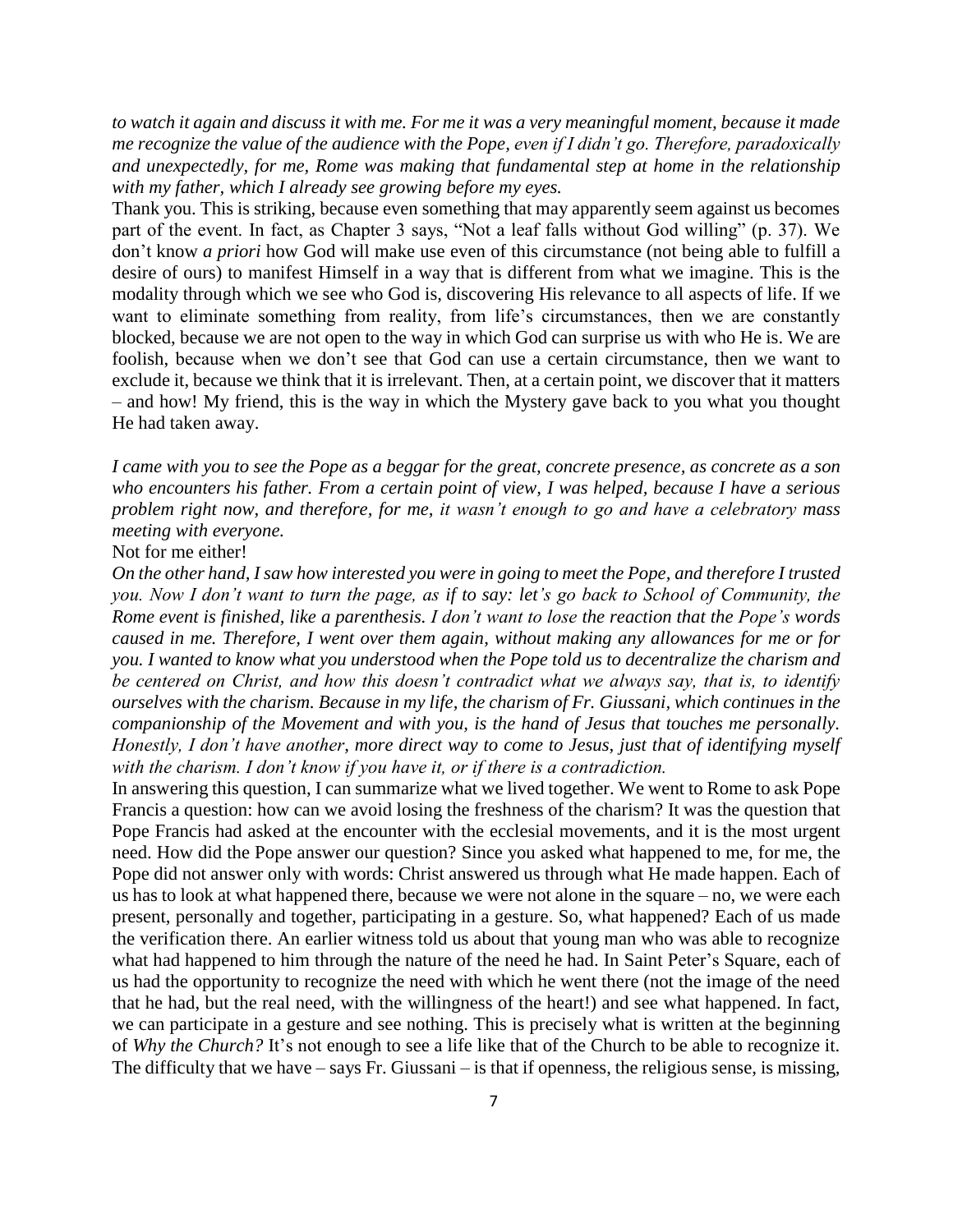then we don't understand, we aren't able to grasp what is happening. Therefore, in front of a gesture like the audience, we all discovered one or another of the three attitudes that we studied in Chapter 2 of the School of Community. There are those who were trapped in the avalanche of opinions, that is, who didn't live anything truly significant that imposed itself on the interpretations. There are those who perceived a sentimental warmth, which, however, was threatened as soon as the newspapers gave their interpretations – as some friends told me when I visited Brazil: despite the experience that they had had, in reading the newspapers the day after, they thought that the only way to preserve that inner warmth was to refuse to read the news! Finally, there are those who participated in a fully human event and were therefore freed from their own rationalism, from their own measure, from their own interpretation, and nothing was able to eliminate the repercussion of what happened, so much so that it still endures today. Each of us had an experience in Rome, and the verification of that experience is what happened afterward, also in the way in which one faced the different interpretations given by people, by those "inside" as well as those "outside" (because there is no difference, there is no "inside" and "outside," in a certain way). The man born blind lived an event, and Jesus didn't stay with him after the miracle: "Now I will stay here, so that we can face the struggle against the Pharisees together, because they will come to pound you with their interpretations." No, Jesus healed him, caused him to have an experience for which he could avoid being trapped in the interpretations, or in the preservation of the inner warmth that he had experienced. He threw him into the fray, He left: "You have everything you need to face it all." Each of us has to look at what happened – if he was confused, if he was trapped, or if, like the man born blind, all of the difficulties, all of the challenges that he had to face truly convinced him more of what had happened to him: "I don't need anything else besides what happened to me." The man born blind needed only a simple loyalty toward what that Man had done to him: "I couldn't see before, and now I can." And nothing was able to shift him from this evidence. Then, when each of us is challenged by work or other problems, by an interpretation or life's difficulties, he has to see whether he had an experience like that of the man born blind. Let's verify what really happened in Rome, not just by going back to the experience that we had there, but also by looking at everything that happened afterward, which causes us to understand what happened even more. It is a whole process of understanding what happened in Rome that will bring us to grasp it in all of its depth. Because when the need is clear, one doesn't get confused about what is important. Personally, just the fact of listening to someone speak of Christ like the Pope did, of seeing Him happen again within me with respect to my need, my evil, my inadequacy, made me so grateful and glad that it was really the happening again of that liberation – it is the encounter that frees us – from my concerns, or my rationalism, or my way of looking at reality. On the other hand, there are those who, an instant after the end of the gesture, were already trapped in the interpretations. How can we understand what happened? It is enough for each person to compare what he lived with the paradigm of the encounter. What is the paradigm of the encounter that Fr. Giussani always put in front of us (as Pope Francis also did on March 7th)? Let's read: "But imagine those two who stay there listening to Him for hours and then have to go home. He says good-bye to them and they go their way silently [the first sign that everyone can verify: what causes one to remain silent?], silently because full of the impression they have received of the mystery felt, about which they had had a feeling beforehand and then they had actually felt [second sign: full]. And then they separate. Each of the two goes to his own house [like us – we start to bid each other farewell, we take the train home]. They don't say good-bye, not because they don't say good-bye but because they bid each other farewell without saying good-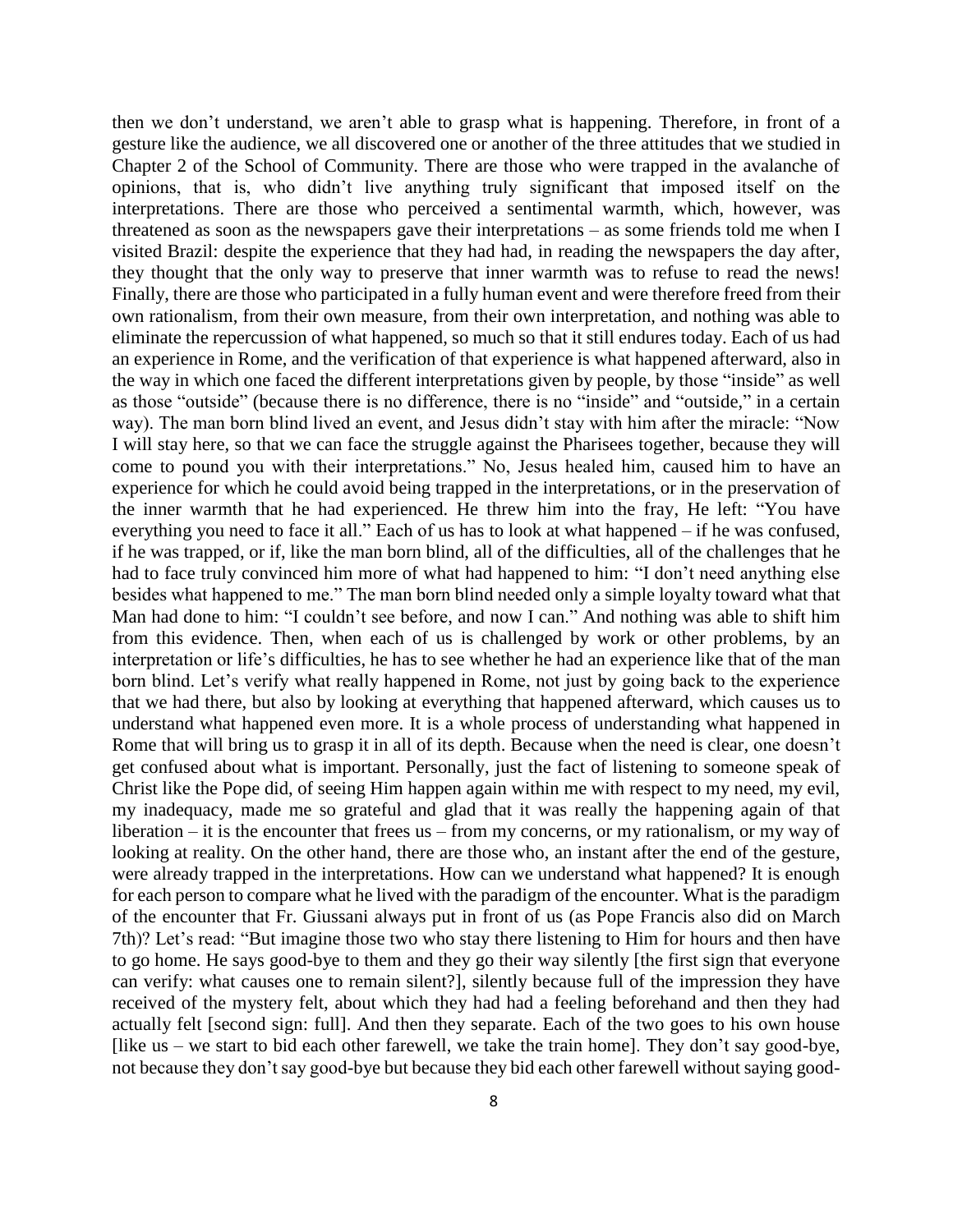bye, because they are both full of the same thing [third sign], the two of them are one, so full are they of the same thing [not because they are together – each one goes to his own house, but they cannot go home without being full of the same thing; they remain together even if each one goes to his own house, because they share what is most dear]. And Andrew goes into his house and puts his cloak down, and his wife says: 'Andrew, what's wrong with you? You're different [fourth sign], what happened?' [Like our new friend: "What happened to you? We almost got into a fistfight, we haven't spoken for a month… Why did you wait to have dinner with me and ask me how I am doing?"] Imagine that he burst into tears in her arms, and that she, upset by all this, continued to ask him: 'But what's wrong?' And he holding his wife, who had never felt herself held that way before: he was a different person [fifth sign]. He was a different person! He was the same, but he was different. If anyone had asked him: 'Who are you?' he would have said: 'I understand that I have become someone else… after hearing that person, that man, I have become another person'" (L. Giussani, *Il tempo e il tempio. Dio e l'uomo* [*Time and the Temple. God and Man*], BUR, Milan 2014, p. 48). Each of us can see what happened. This is the term of comparison. This is the charism! Did the charism happen again in Rome? How did it happen? Because each of us, however he arrived, if he was open, was decentralized with respect to his own concerns, messes, traps, and he was taken hold of again by Christ. Then, it is with this in our eyes that we have to reread the Pope's speech, in order to understand what it means to "decentralize," as School of Community has always taught us, as we have always said to each other: "*In manibus nostris sunt codices, in oculis nostris facta*" (St. Augustine, *Sermo sancti Augustini cum pagani ingrederentur*), in our eyes the facts, in our hands the texts. Let's reread what the Pope said to us in order to be able to understand it, not to see as contradictions things that are absolutely not in contrast, because Christ made happen first what we then have to truly recognize afterwards. Do you understand that if this doesn't happen, then we do not decentralize? It needs to happen constantly, which is exactly what Fr. Giussani always did with us, because many times, even if we lived the charism – not because we left, but while living the charism! – we often shifted. In 1982, he said: "The other night at a gathering in Milan [I already mentioned this at the Fraternity Exercises in 2013], I observed that in the past years, some 15 years or so [not since two days ago!] […] all of our efforts at associative, operative, charitable, cultural activity [etc.] had […] as their aim that of mobilizing ourselves and things [and this took over] […]. But, at the beginning […] it was not like this [and we were all there to live the charism, but Fr. Giussani says, "At the beginning it was not like this"] [...] at the beginning [...] we did not build on the values that Christ had brought us, but we built on Christ, naively if you will [we built on] […] the fact of Christ, and therefore the fact of His Body […], of the Church. In the beginning we built, we tried to build on something that was happening [...] [and] this position was pure. [...] Because we have in a sense abandoned it, since we have settled on a position that was first and foremost, I want to say, a 'cultural translation' rather than the enthusiasm for a Presence, we [precisely because we shifted] don't know […] Christ" (L. Giussani, *The Work of the Movement. The Fraternity of Communion and Liberation*, Cooperativa Editoriale Nuovo Mondo, Milan 2005, pp. 102-103). Thank goodness that Fr. Giussani, by making it happen in front of us – and I think that Fr. Giussani understood something of the charism! – didn't allow us to lose the charism along the way (the Pope was even too gentle compared to Fr. Giussani, do you understand?). He helped us to have the experience of the charism again, making it happen according to its nature, which is the Christian event. Fr. Giussani constantly introduced us to this, and constantly helped us not to detach ourselves from this, to decentralize ourselves from everything that prevailed, just as Jesus did from the very beginning.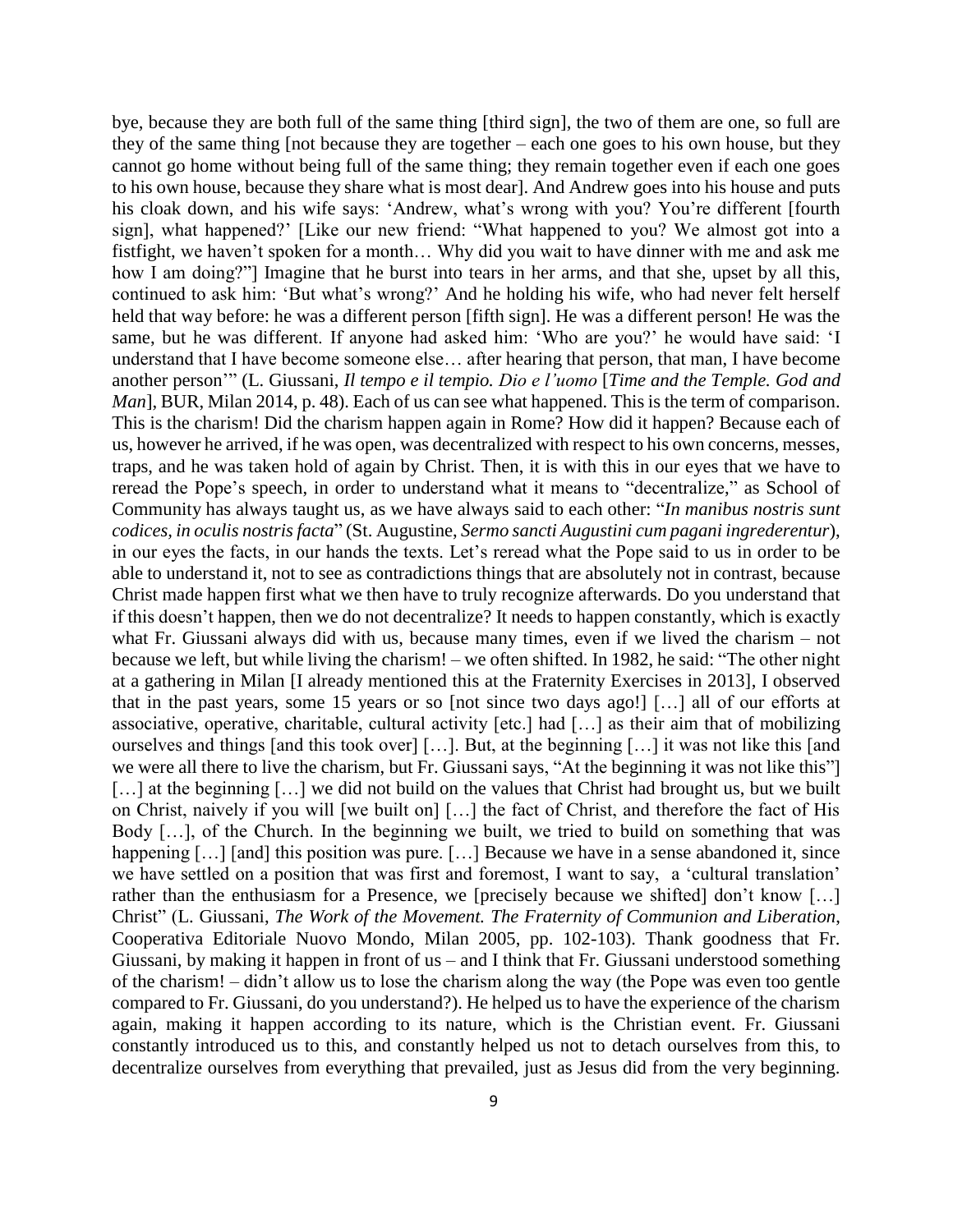When Jesus sends the disciples out to be missionaries (not to steal), and they come back happy about what they did, He tells them, "Do not rejoice at this, because this does not help you to live. Rather, rejoice that your names are written in Heaven." Jesus constantly decentralizes them, and we can read Jesus' entire life with the disciples as a constant decentralizing, up to the last minute, when the Gospel is almost over: "Peter, do you love me?" "Yes," "Then follow Me." Peter starts to follow Him, and at the last moment, he says, "And what are we going to do about this John who is following us?" "Stop, Peter, decentralize yourself and follow Me!" This is what we have in front of us now to discover – not by simply reasoning about it, but through mutual witness, what is happening, what strikes us, what He continues to do among us in order to help us understand. It is a working hypothesis that needs to be verified, a surprise to be discovered, personally and together. We will go back to this at the Fraternity Exercises.

The next School of Community will be on Wednesday, May  $20<sup>th</sup>$  at 9:30pm. We will skip the month of April because of the Fraternity Exercises. We will start to work on the Introduction together. Until the Fraternity Exercises, we will continue to work on Chapter 3 of the School of Community. These are not two separate things. We have seen how the gesture with the Pope helped us to understand the School of Community and how the School of Community helps us to understand the gesture with the Pope.

Flier with the text of Pope Francis' speech. As you can see, we have prepared a flier with the text of Pope Francis' speech at the audience on March  $7<sup>th</sup>$ . We went to Rome to ask the Pope how not to lose the freshness of the charism, and the Pope answered us. "*Roma locuta, causa finita est.*" Rome has spoken, the matter is definitively closed. The first point is not to add additional words, but to take seriously the proposal that we received and to start living it as a working hypothesis. Only then will we be able to see how the Pope's words to us illuminate life. This work will also help us to prepare for the Fraternity Exercises. If anyone wants to send a contribution about the experience that he had, or questions that emerged during this work that can be useful at the Exercises, they can be sent to the address set up for School of Community: [sdccarron@comunioneliberazione.org,](mailto:sdccarron@comunioneliberazione.org) with "Fraternity Exercises" in the subject.

Easter Poster. The text of the Easter Poster is a passage from the March  $7<sup>th</sup>$  speech. Could it be anything else after what the Pope told us? "Everything in our life, today as in the time of Jesus, begins with an encounter. An encounter with this Man, the carpenter from Nazareth, a man like all men and at the same time different. Let us consider the Gospel of John, there where it tells of the disciples' first encounter with Jesus (cf. 1:35-42). Andrew, John, Simon: they feel themselves being looked at to their very core, intimately known, and this generates surprise in them, an astonishment which immediately makes them feel bonded to Him.... Speaking about the encounter brings to mind 'The Calling of St. Matthew,' the Caravaggio in the Church of St. Louis of the French, which I used to spend much time in front of every time I came to Rome. None of them who were there, including Matthew, greedy for money, could believe the message in that finger pointing at him, the message in those eyes that looked at him with mercy and chose him for the *sequela*. He felt this astonishment of the encounter. The privileged place of encounter is the caress of Jesus' mercy (Pope Francis)." It is a text to keep in front of our eyes in order to have an image full of amazement at a Presence. It is impossible to look at Matthew's face without seeing in it the whole gaze that is directed at him.